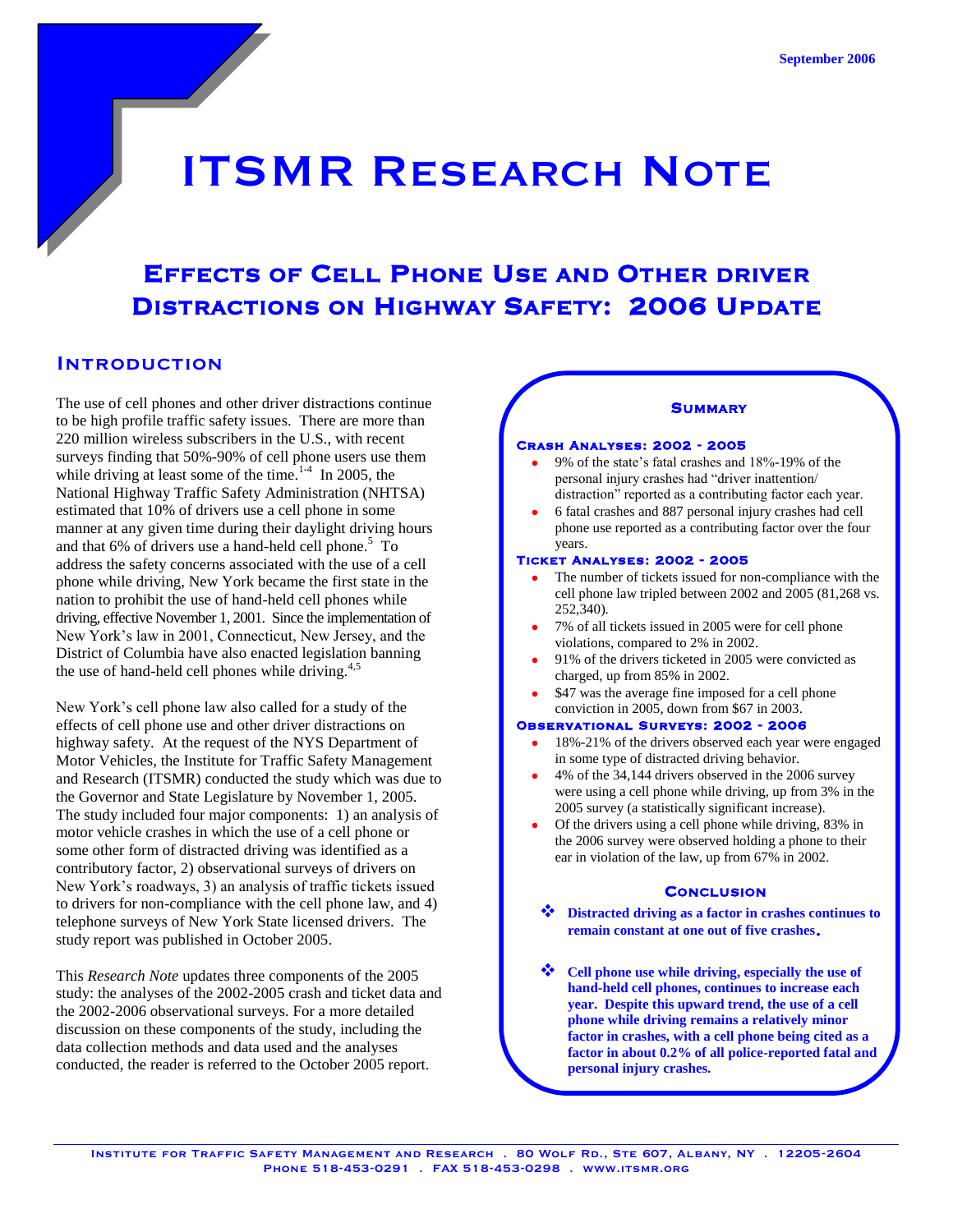For further information regarding this *Research Note*, please contact:

Anne M. Dowling, Ph.D., Deputy Director Institute for Traffic Safety Management and Research 80 Wolf Road, Suite 607 Albany, NY 12205-2604 Phone 518-453-0201 FAX 518-453-0298 E-mail adowling@itsmr.org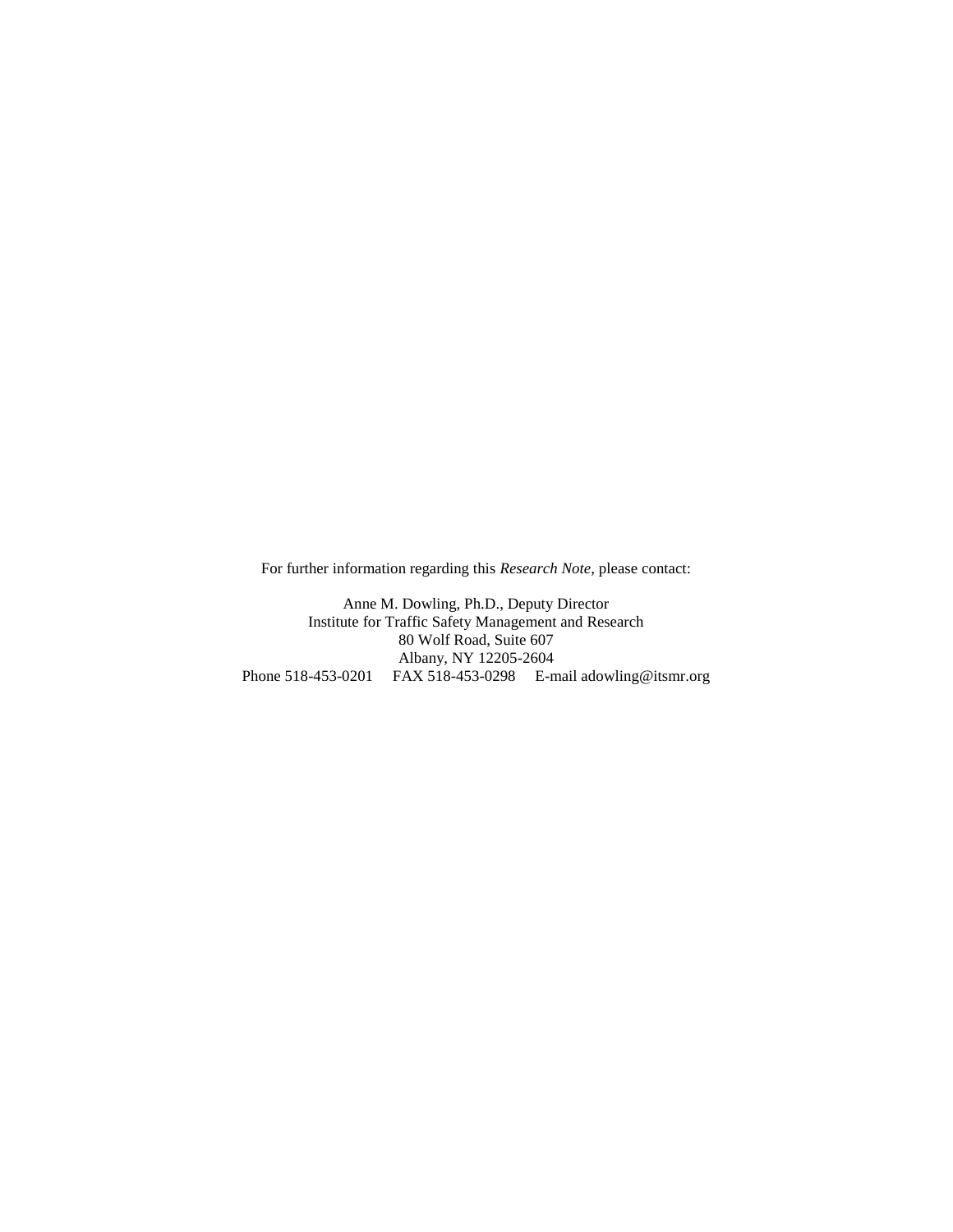# ANALYSIS OF CRASHES: 2002-2005

The crash analysis focused on fatal and personal injury crashes that occurred in the years 2002-2005. The objectives of the analysis were to determine the extent to which driver distractions, including the use of a cell phone while driving, have been reported to be a contributory factor in fatal and personal injury crashes and examine changes over time in such crashes. In the absence of complete data on cell phone use at the time of crashes, the best information is available from the police officers who investigate and report on traffic crashes and their judgment as to whether cell phone use or another type of driver distraction was a factor in a crash. Hence, the crash data used in the analysis were obtained from the NYS Department of Motor Vehicles' Accident Information System. Key findings from these analyses are summarized below.

# Results of Crash Analysis

# Cell Phone Crashes

Over the four-year period, 2002-2005, only six fatal crashes had cell phone use reported as a contributing factor (Table 1). The number of fatal and personal injury crashes that had cell phone use reported as a contributing factor represented about 0.2% of the total number of fatal and injury crashes in those years. Of the fatal and personal injury crashes involving the use of cell phones, the proportion that involved the use of a hand-held phone increased from 81% in 2002 to 86% in 2005 (Figure 1).

| <b>Table 1</b><br><b>NYS Police-Reported Fatal and Personal Injury Crashes</b> |         |               |         |               |         |               |         |               |  |
|--------------------------------------------------------------------------------|---------|---------------|---------|---------------|---------|---------------|---------|---------------|--|
|                                                                                |         | 2002          |         | 2003          |         | 2004          |         | 2005          |  |
|                                                                                | #       | $\frac{6}{6}$ | #       | $\frac{6}{9}$ | #       | $\frac{6}{6}$ | #       | $\frac{6}{6}$ |  |
| <b>Fatal Crashes</b>                                                           | 1.390   |               | 1,351   |               | 1.369   |               | 1,308   |               |  |
| <b>Cell Phone Use*</b>                                                         |         | 0.1           |         | 0.1           | 3       | 0.2           |         | < 0.1         |  |
| Distracted Driving**                                                           | 127     | 9.1           | 118     | 9.1           | 119     | 8.5           | 122     | 9.3           |  |
| <b>Personal Injury Crashes</b>                                                 | 157,477 |               | 140.936 |               | 131,945 |               | 127,273 |               |  |
| <b>Cell Phone Use</b>                                                          | 197     | 0.1           | 221     | 0.1           | 229     | 0.2           | 240     | 0.2           |  |
| <b>Distracted Driving</b>                                                      | 30,088  | 19.1          | 25,586  | 19.1          | 24,169  | 18.3          | 23,211  | 18.2          |  |
| <b>Total F&amp;PI Crashes</b>                                                  | 158,867 |               | 142.287 |               | 133,314 |               | 128,581 |               |  |
| <b>Cell Phone Use</b>                                                          | 198     | 0.1           | 222     | 0.1           | 232     | 0.2           | 241     | 0.2           |  |
| <b>Distracted Driving</b>                                                      | 30,215  | 19.0          | 25,704  | 19.0          | 24,288  | 18.2          | 23,333  | 18.1          |  |

\* Represents the contributing factors of "Cell Phone (hand-held)" and "Cell Phone (hands-free)" included on the police crash report forms. \*\* Represents the contributing factor of "Driver Inattention/Distraction" included on the police crash report forms.



#### **Figure 1**

**NYS Police-Reported Fatal and Personal Injury Crashes Involving Cell Phone Use**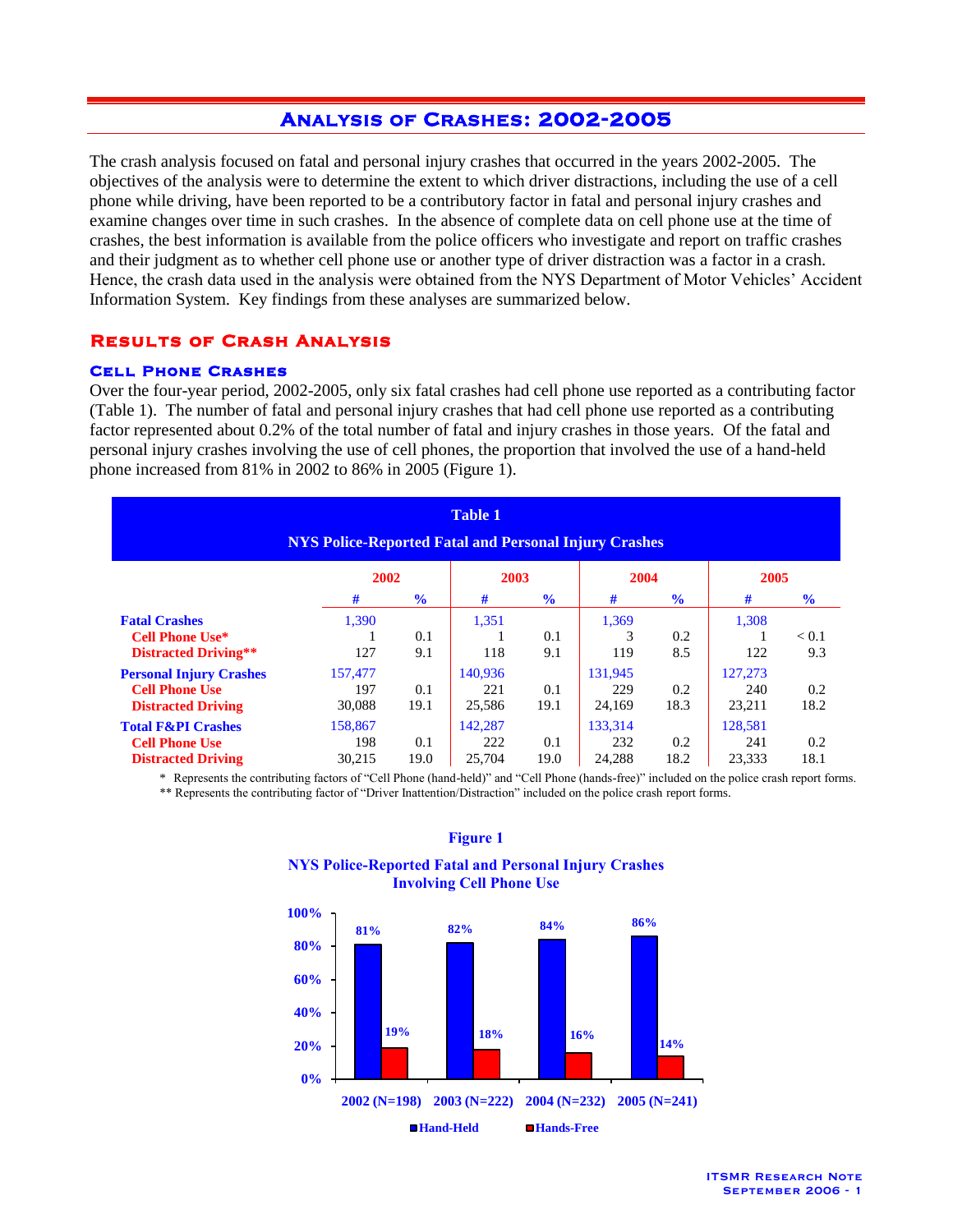# Distracted Driving Crashes

Distracted driving was much more likely than cell phone use to be reported as a contributing factor in fatal and personal injury crashes in each of the years, 2002-2005 (Table 1). Distracted driving was reported as a factor in 9% of the fatal crashes and 18%-19% of the injury crashes.

# **DRIVER CHARACTERISTICS**

Analyses were also conducted comparing the characteristics of drivers involved in distracted driving and cell phone crashes in 2005 with the characteristics of all New York State licensed drivers. As Figure 2 shows, male drivers were overrepresented in crashes involving distracted driving and in crashes where cell phone use was a factor; 52% of the licensed drivers were men, but men accounted for 63% of the drivers in distracted driving crashes and 55% of the drivers in cell phone crashes.



As Figure 3 shows, young drivers were overrepresented in both distracted driving and cell phone crashes. Five percent of the state's licensed drivers were under age 21 in 2005, compared to 14% of the drivers in distracted driving crashes and 19% of the drivers in cell phone crashes. Drivers ages 21-29 were also overrepresented in cell phone crashes, accounting for 15% of the licensed driver population and 28% of the drivers involved in these crashes.

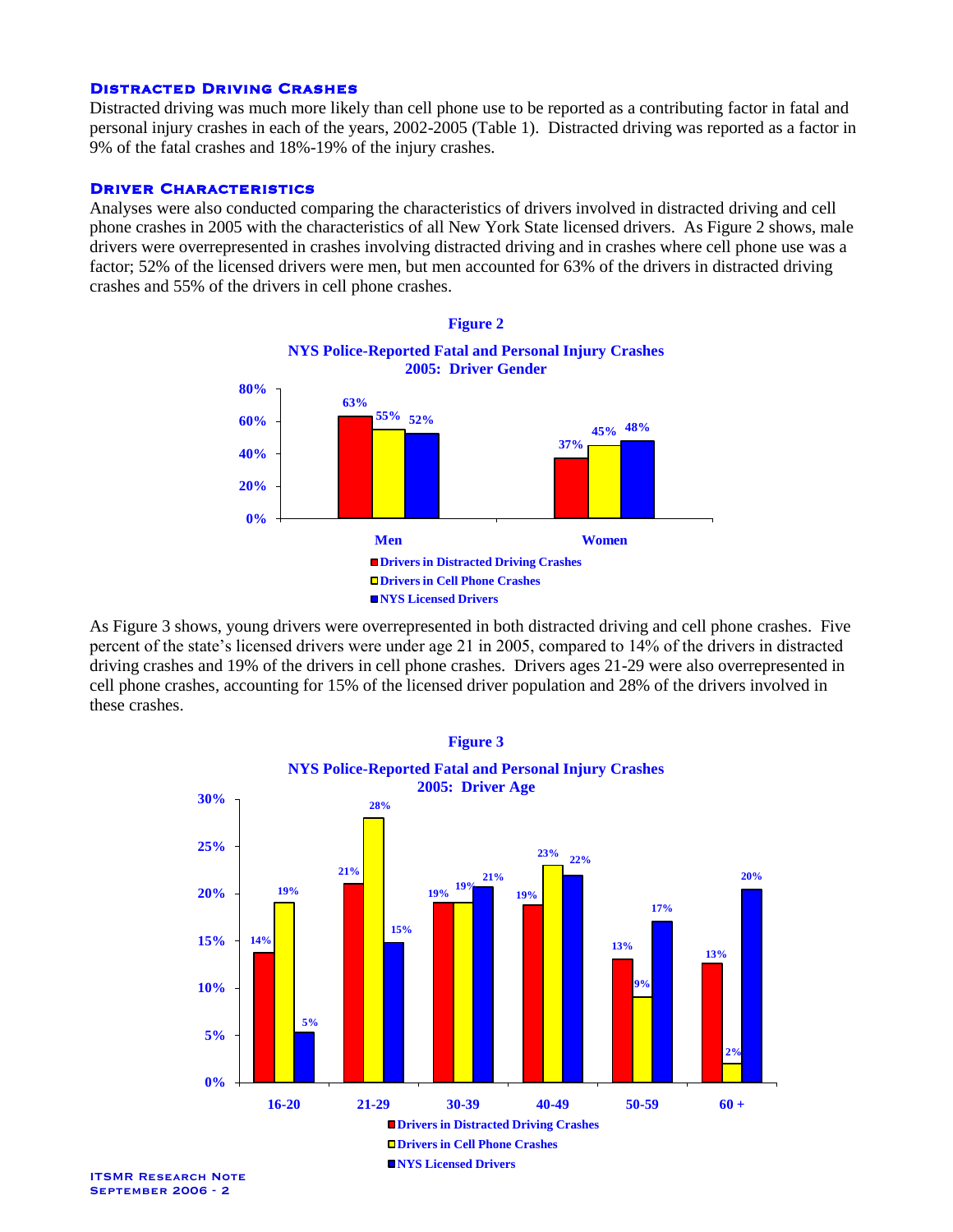# Other Distracted Driving Behaviors

An additional set of analyses focusing exclusively on distracted driving crashes was conducted to identify the specific types of driver distractions involved and determine whether the type of distraction involved varied by the severity of the crash. Since the police accident report form requires police officers to note the specific type of distraction in the "accident description/officer's notes" section of the form, this set of analyses required an extensive review of the paper copies of the crash reports.

The paper copies for all 486 "distracted driving" fatal crashes in 2002-2005 were reviewed; paper copies for the 2005 injury crashes were not available for review in time for this report. Because of the large number of "distracted driving" personal injury crashes each year, random samples of injury crashes were drawn for each year and reviewed. Of the 79,843 distracted driving personal injury crashes in years 2002-2004, 6,661 (8%) were randomly selected for inclusion in the analyses. Since only very small changes were noted year to year, the data were aggregated for the three years, 2002-2004. The results of the analyses are summarized in Table 2.

Table 2 shows that 12% of the fatal crashes in 2002-2005 and 14% of the personal injury crashes involving distracted driving in 2002-2004 had the specific type of distraction noted on the police crash report. The most common type of specific distraction reported for fatal crashes was "action outside the vehicle" (25%), followed by "talking/dealing with a passenger or child" (20%). For personal injury crashes, "daydreaming/looking elsewhere/simply not paying attention" was cited most often (42%), followed by "reaching for object" (14%).

| <b>Table 2</b>                                                                                                                                                                |                                             |                                                       |  |  |  |
|-------------------------------------------------------------------------------------------------------------------------------------------------------------------------------|---------------------------------------------|-------------------------------------------------------|--|--|--|
| <b>NYS Police-Reported Distracted Driving Fatal and Personal Injury Crashes</b><br><b>Type of Driver Distraction as Percent of Crashes with Specific Distraction Reported</b> |                                             |                                                       |  |  |  |
|                                                                                                                                                                               | <b>Fatal</b><br><b>Crashes</b><br>2002-2005 | <b>Personal Injury</b><br><b>Crashes</b><br>2002-2004 |  |  |  |
| <b>Number of Crashes</b>                                                                                                                                                      | 486                                         | 6,661                                                 |  |  |  |
| <b>Specific Distraction Noted</b><br><b>Number of Crashes</b><br>% of Total                                                                                                   | 56<br>12%                                   | 951<br>14%                                            |  |  |  |
| <b>Specific Distraction</b><br><b>Action Outside Vehicle</b><br><b>Talking/Dealing with Passenger or Child</b>                                                                | 25%<br>20%                                  | 9%<br>10%                                             |  |  |  |
| <b>Adjusting Car Controls</b><br><b>Daydreaming/Looking Elsewhere/Simply</b><br>not Paying Attention                                                                          | 14%<br>9%                                   | 7%<br>42%                                             |  |  |  |
| <b>Pet/Insect in Car</b><br><b>Reaching for Object</b>                                                                                                                        | 7%<br>7%                                    | 2%<br>14%                                             |  |  |  |
| <b>Eating/Drinking</b><br><b>Other</b>                                                                                                                                        | 7%<br>12%                                   | 4%<br>11%                                             |  |  |  |

*Note: Totals more than 100% since more than one specific type of distraction was reported for some crashes.*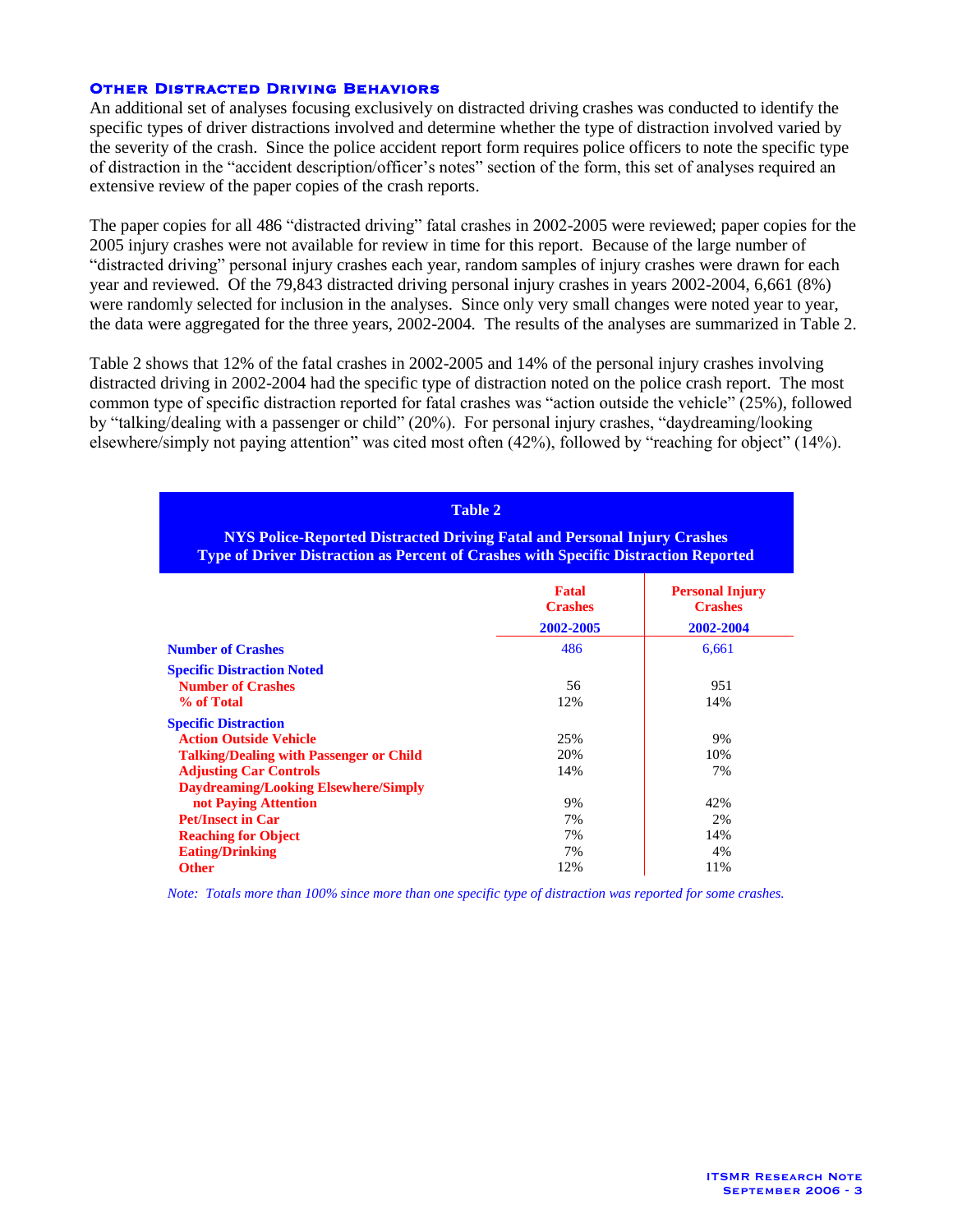# ANALYSIS OF TICKETS: 2002-2005

In banning the use of hand-held cellular phones while driving, New York's cell phone law carries a penalty of a fine of up to \$100 for violation of the law. To determine the extent to which the law is being enforced and provide information on drivers violating the law, data on tickets issued to drivers for violation of the law over the four-years, 2002-2005, were examined.

Ticket data for the analysis were obtained from the NYS Department of Motor Vehicles' Traffic Safety Law Enforcement and Disposition system (TSLED) and its Administrative Adjudication system (AA). The TSLED system covers all areas of the state except for New York City, the five western towns of Suffolk County on Long Island, and the cities of Buffalo and Rochester. These areas not covered under TSLED are covered by the AA system. Key results from these analyses are presented below.

# Results of Ticket Analysis

# Tickets Issued

During four years, 2002-2005, 684,925 drivers were ticketed for violating the law. As reflected in Figure 4, the number of drivers ticketed statewide for non-compliance with the cell phone law more than tripled between 2002 and 2005 (81,268 vs. 252,340).

> **Figure 4 Drivers Ticketed for Non-Compliance with the NYS Cell Phone Law**



Cell phone tickets as a proportion of the total traffic tickets issued also more than tripled between 2002 and 2005, increasing from 2% to over 6% (Figure 5).





# **Cell Phone Tickets as a Proportion of All Traffic Tickets Issued**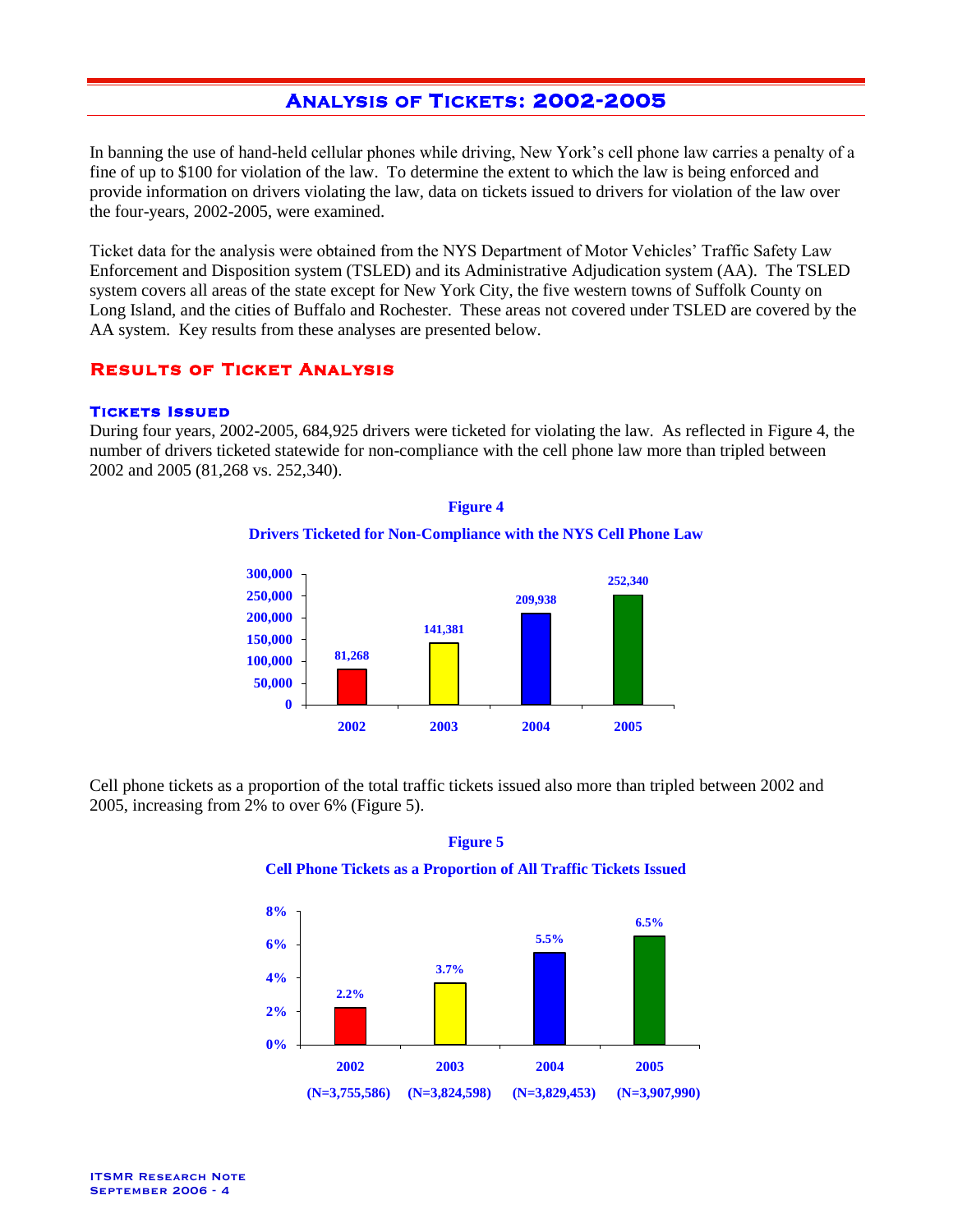An analysis of tickets issued by region of the state shows that the majority of cell phone tickets were issued in New York City. As indicated in Table 3, 61% of the 2005 cell phone tickets were issued in New York City, compared to 34% of all the tickets issued.

| <b>Table 3</b><br><b>Tickets Issued for Non-Compliance with the Cell Phone Law</b><br><b>Region: 2005</b> |           |                      |         |                           |  |  |
|-----------------------------------------------------------------------------------------------------------|-----------|----------------------|---------|---------------------------|--|--|
|                                                                                                           |           | <b>Total Tickets</b> |         | <b>Cell Phone Tickets</b> |  |  |
|                                                                                                           | #         | $\frac{6}{9}$        | #       | $\frac{6}{9}$             |  |  |
| <b>Long Island</b>                                                                                        | 506,657   | 13.0                 | 33,249  | 13.2                      |  |  |
| <b>New York City</b>                                                                                      | 1,339,549 | 34.3                 | 153,727 | 60.9                      |  |  |
| <b>Upstate</b>                                                                                            | 2,061,784 | 52.8                 | 65,364  | 25.9                      |  |  |
| <b>Total</b>                                                                                              | 3,907,990 | 100.0                | 252,340 | 100.0                     |  |  |

# **DRIVER CHARACTERISTICS**

Analyses were also conducted by driver age and gender for the years 2004 and 2005, the first two full years for which such data are available from both the TSLED and AA systems. Men were much more likely to be ticketed for non-compliance with the cell phone law. In each of the two years, 70% of the drivers ticketed were men and 30% were women. For the analyses by age, the population was divided into six categories: 1) 16-20 years, 2) 21-29 years, 3) 30-39 years, 4) 40-49 years, 5) 50-59 years, and 6) 60 years and over. Since little variation occurred between the two years with regard to driver age, the analyses by age focused on the 2005 data. Figure 6 shows that the largest proportion of the drivers ticketed for non-compliance were 30-39 years of age (28%).

Additional analyses were conducted to examine whether the age distribution of drivers ticketed for noncompliance was similar to that of all New York State licensed drivers. As Figure 6 shows, drivers ages 21-29 were the most overrepresented in tickets issued for non-compliance with the cell phone law; 25% of the drivers ticketed were in this age group, but only 15% of the licensed drivers were 21-29 years of age. Drivers 50 years of age and older were underrepresented in the tickets issued for cell phone violations.



ITSMR Research Note September 2006 - 5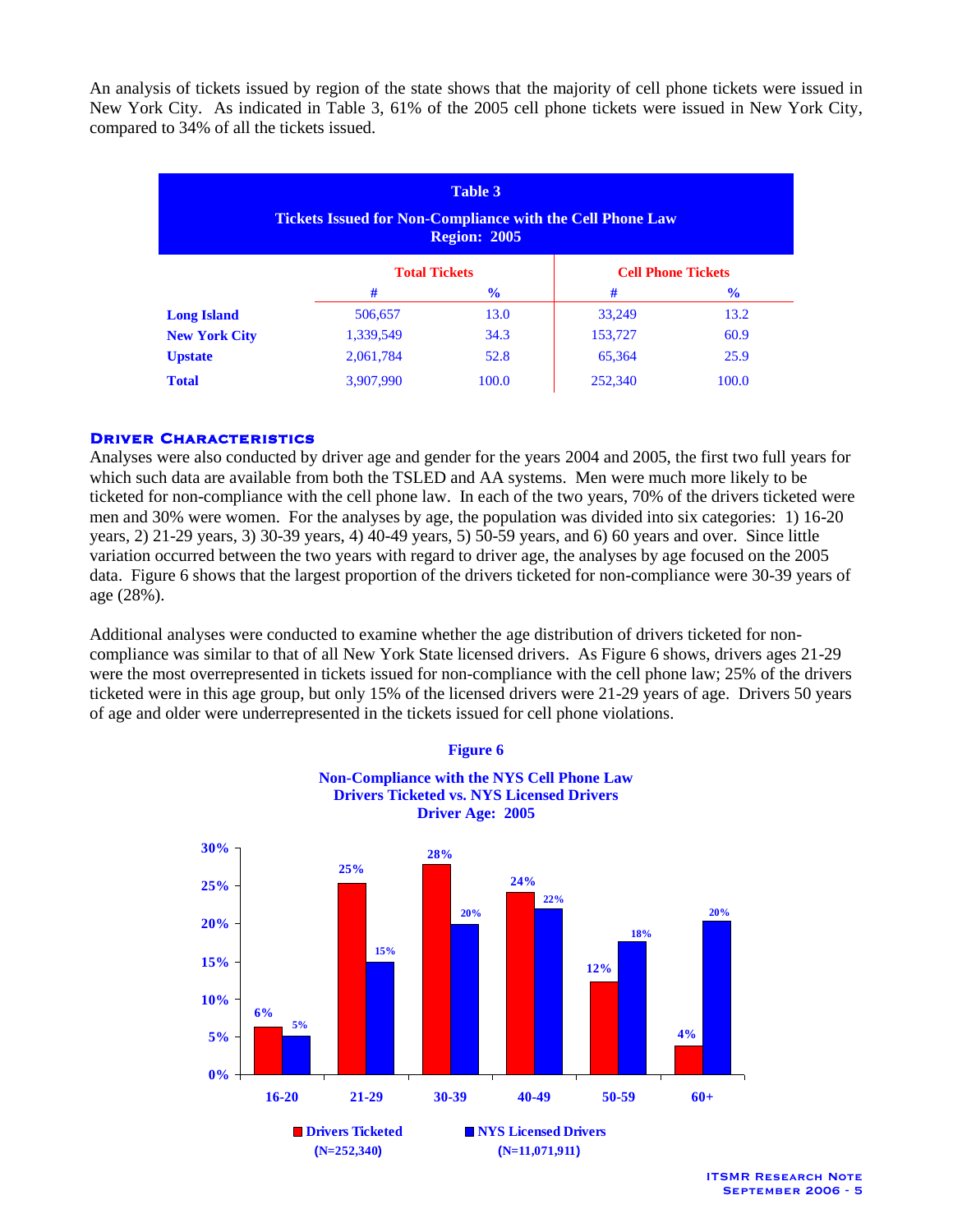# **ADJUDICATION OF TICKETS**

Analyses related to the adjudication of tickets issued to drivers for non-compliance with the cell phone law during the four-year period, 2002-2005, were conducted to determine the extent to which drivers ticketed for a cell phone violation were convicted of the original charge and to examine the fines imposed upon conviction. As of July 1, 2006, 90% of the 610,321 drivers whose ticket had been adjudicated were convicted of the cell phone violation, 2% were convicted of a non-cell phone violation, and 8% percent had their ticket dismissed.

When the data on adjudicated tickets were examined by year, the proportion of drivers who were convicted of the cell phone violation increased from 85% in 2002 to 91% in 2005 (Figure 7). The proportion of drivers who had their ticket dismissed dropped from 12% in 2002 to 7% in 2005.



# **Fines Imposed Upon Conviction**

The average fine imposed for conviction of a cell phone law violation for the four-year period, 2002-2005, was \$56, well below the maximum fine of \$100 provided for in the law. Changes in the pattern of fines and the average fine imposed for non-compliance with the cell phone law occurred between 2002-2003 and 2004-2005. In 2002 and 2003, approximately three-quarters of the fines imposed for convictions on cell phone tickets were more than \$50, with the average fine being \$62 in 2002 and \$67 in 2003. In 2004 and 2005, more than threequarters of the fines imposed were \$50 or less, with the average fine being \$46 in 2004 and \$47 in 2005. It is likely that this change was due to "pushback" dynamics in the system related to surcharges. In 2004, the administrative surcharge imposed upon a driver convicted under the AA system increased from \$30 to \$50. This increase likely resulted in the fine being reduced to compensate for the increase in the surcharge.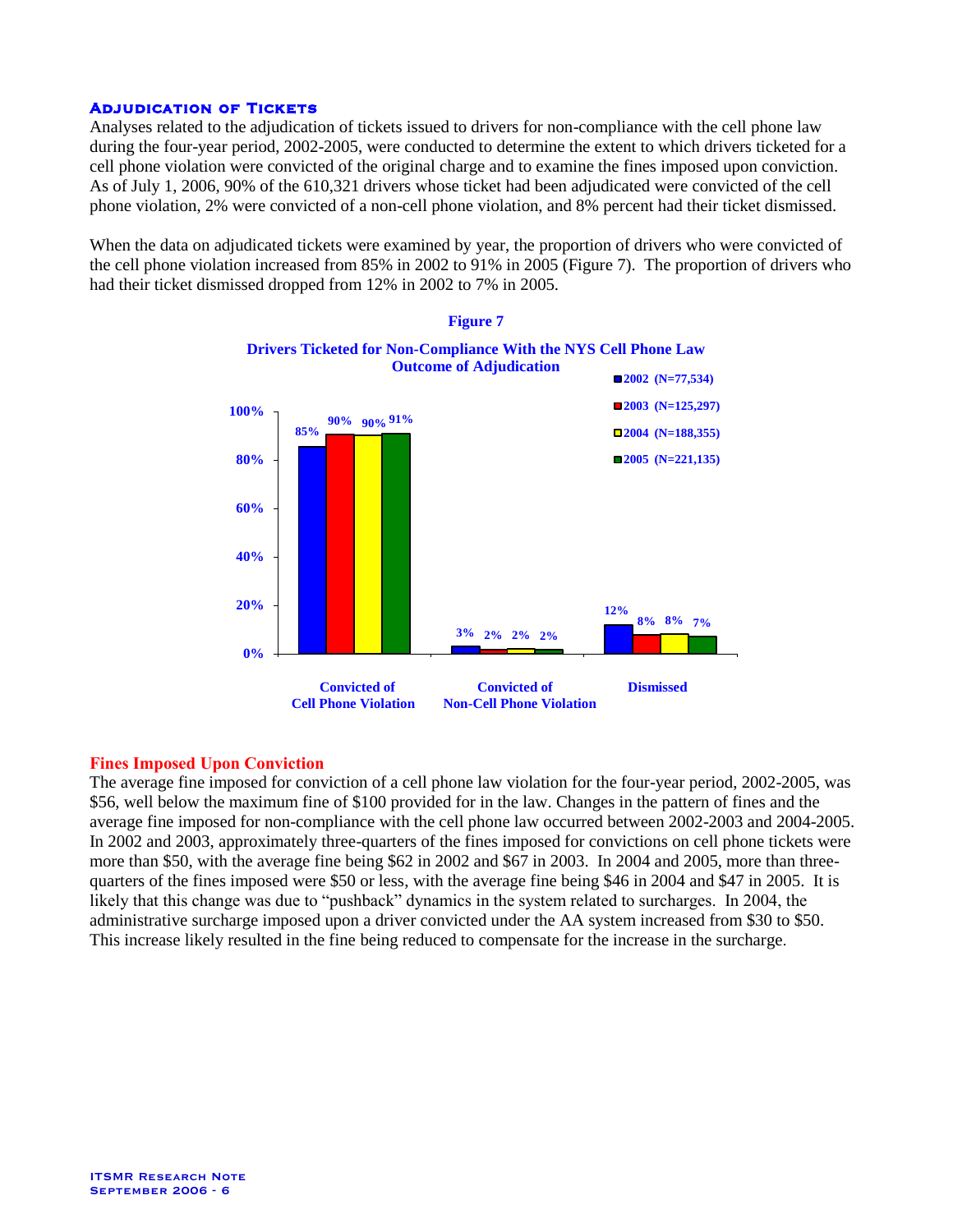# OBSERVATIONAL SURVEYS: 2002-2006

Observational surveys of distracted driving behavior on New York's roadways have been conducted each spring, 2002-2006, in conjunction with ITSMR's annual statewide observational survey of seat belt use. The survey included 200 sites in 20 counties and was conducted on both major and local roads. The population observed in the survey included drivers in passenger cars, minivans, vans, sport utility vehicles, and pick-up trucks.

More than 175,000 observations were made during the five annual surveys. The primary purpose of the surveys was to collect data on the distracted driving behaviors or activities that drivers are engaging in, including the use of a cell phone. The surveys were designed to identify the proportion of drivers using hand-held versus handsfree cell phones while driving, identify other distracted driving behaviors, and examine changes in observed cell phone use and distracted driving over time. The results of the survey are summarized below.

# Survey Results

The driving behavior of 30,000 to 40,000 drivers was observed and recorded in each of the surveys conducted annually, 2002-2006. Table 4 shows that the proportion of drivers who were observed using a cell phone while driving increased from 3% in the years 2002-2005 to 4% in 2006. The increase between 2005 and 2006 (3.3% vs. 3.9%) was statistically significant (p<.001). Other types of distracted driving behavior were observed for 15%-18% of the drivers in each survey.

| <b>Table 4</b><br><b>Driver Distraction Observational Surveys</b>      |         |         |         |          |           |  |
|------------------------------------------------------------------------|---------|---------|---------|----------|-----------|--|
|                                                                        | 2002    | 2003    | 2004    | 2005     | 2006      |  |
| <b>Total Drivers Observed</b>                                          | 39,042  | 33,180  | 36,897  | 32,451   | 34,144    |  |
| <b>Drivers Using Cell Phones</b>                                       |         |         |         |          |           |  |
| Number                                                                 | 1,160   | 965     | 992     | 1,082    | 1,322     |  |
| Percent of Total                                                       | $3.0\%$ | 2.9%    | $2.7\%$ | $3.3\%$  | $3.9\%*$  |  |
| Percent Using Hand-Held Phones                                         | $2.0\%$ | $2.1\%$ | $2.0\%$ | 2.7%     | $3.2\%**$ |  |
| <b>Drivers Engaged in Other Distracted</b><br><b>Driving Behaviors</b> |         |         |         |          |           |  |
| Number                                                                 | 5,733   | 5,998   | 6,057   | 5,098    | 5,243     |  |
| Percent of Total                                                       | 14.7%   | 18.1%   | 16.4%   | $15.7\%$ | $15.4\%$  |  |
| <b>Total Distracted Drivers</b>                                        | 6,893   | 6,963   | 7,049   | 6,180    | 6,565     |  |
| <b>Percent of Total Drivers</b>                                        | 17.7%   | 21.0%   | 19.1%   | 19.0%    | 19.2%     |  |

*\* Statistically significant increase over 2005 (p< .001); \*\* Statistically significant increase over 2005 (p< .001)*

# Cell Phones and Driving

Since the New York State cell phone law prohibits the use of hand-held cell phones while driving, one of the primary objectives of the observational surveys was to determine the extent to which drivers use cell phones while driving and whether they use a hands-free feature or adapter. As Table 4 also indicates, the proportion of drivers observed using a hand-held cell phone in violation of the law ranged increased from 2% in 2002-2004 to 3% in 2005 and 2006. The increase from 2.7% in 2005 to 3.2% in 2006 was statistically significant (p<.001).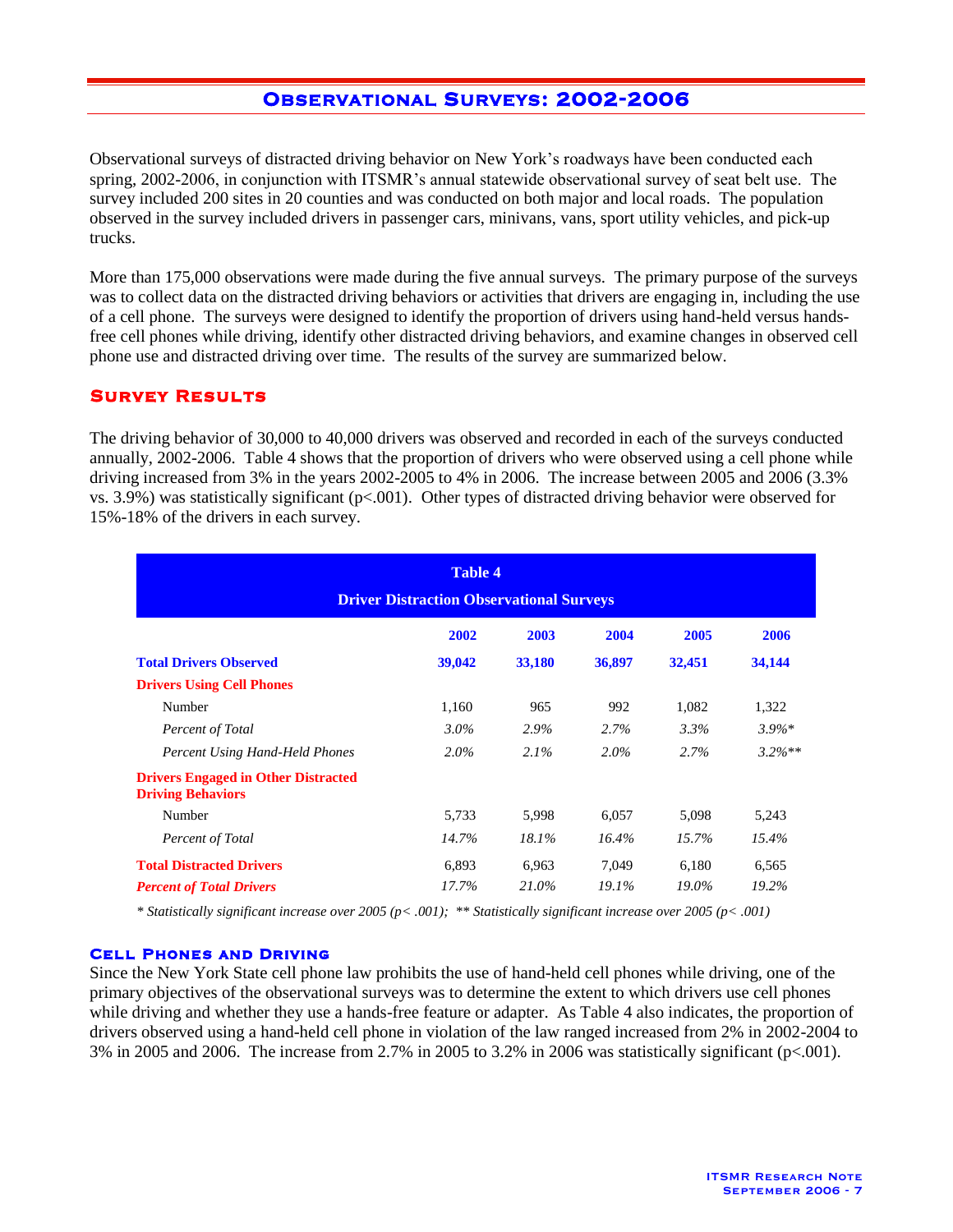Figure 8 shows that of those drivers who were using a cell phone, the proportion observed holding a phone to their ear in violation of the law is on an upward trend, increasing from 67% in 2002 to 83% in 2006. Over the same five-year period, the proportion of drivers observed using a hands-free phone dropped from 22% in 2002 to 10% in 2006. In 2002 and 2003, 11% were observed dialing their phones; 8% were observed dialing in 2004- 2006.



# **Driver Characteristics**

To determine whether the use of cell phones while driving varied by the characteristics of the driver, the 2003- 2006 data were analyzed by the gender and age of the drivers; data on gender and age were not collected during the 2002 survey. Since preliminary analyses showed there was no overall pattern by either age or gender over the four years and that the changes observed were non-significant, the data for 2003-2006 were aggregated. As shown in Figure 9, of those observed using a cell phone while driving, men and women were equally likely to hold the phone to their ear in violation of the law (77% and 78%, respectively).

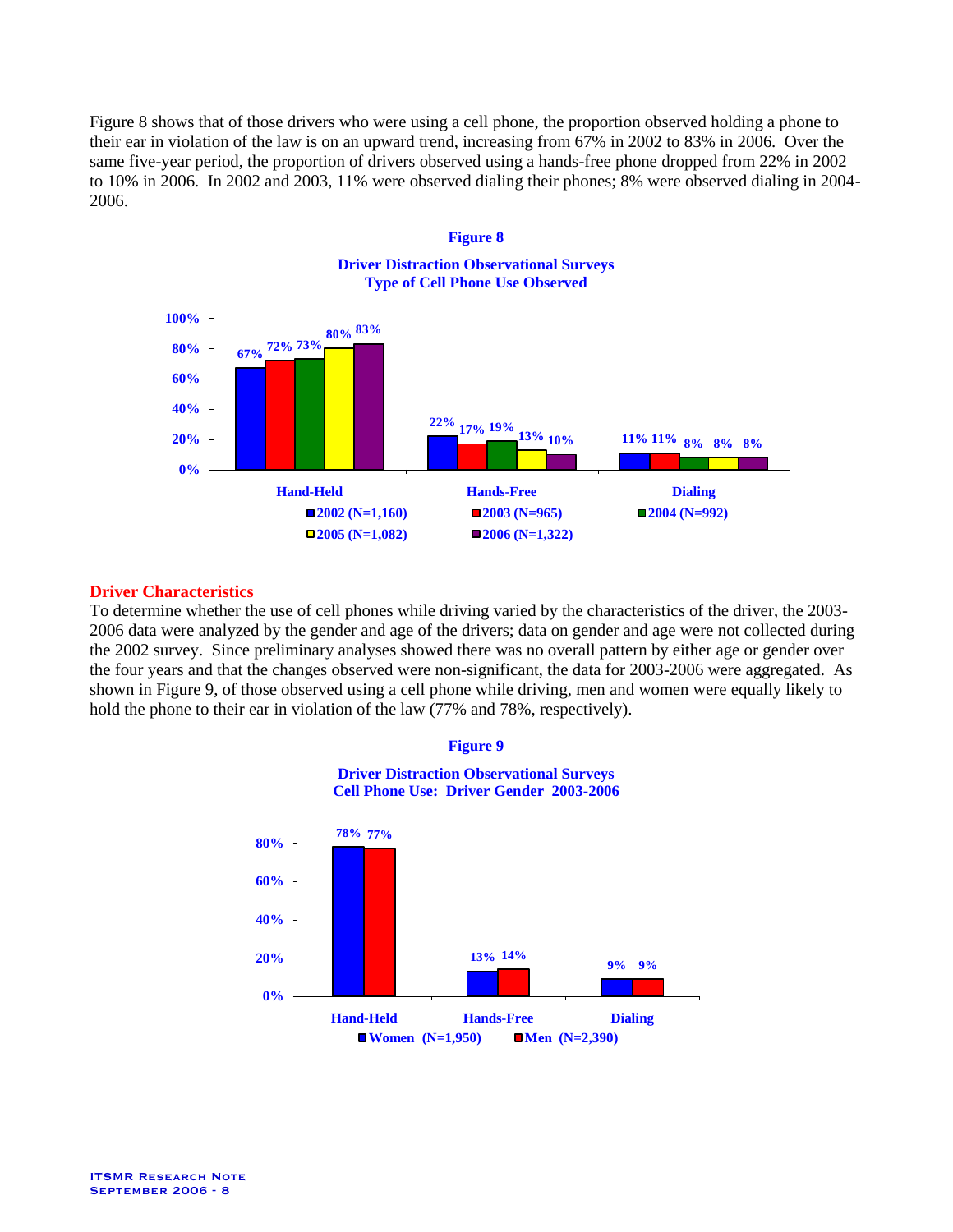Analyses conducted on the age of drivers observed using cell phones indicated that more than three-quarters of the drivers in every age group were using a hand-held cell phone in violation of the law (Table 5). Drivers age 60 and over were most likely to be observed using a hand-held phone (81%), while drivers ages 25-39 were somewhat more likely to be observed using a hands-free phone (15%).

| Table 5<br><b>Driver Distraction Observational Surveys</b><br>Cell Phone Use: Driver Age 2003-2006 |                            |                              |                              |                          |  |
|----------------------------------------------------------------------------------------------------|----------------------------|------------------------------|------------------------------|--------------------------|--|
|                                                                                                    | $16-24$ years<br>$(N=804)$ | $25-39$ years<br>$(N=1,879)$ | $40-59$ years<br>$(N=1,325)$ | $60+ years$<br>$(N=338)$ |  |
| <b>Hand-Held</b>                                                                                   | 79%                        | 76%                          | 78%                          | 81%                      |  |
| <b>Hands-Free</b>                                                                                  | 12%                        | 15%                          | 14%                          | 9%                       |  |
| <b>Dialing</b>                                                                                     | 9%                         | 9%                           | 8%                           | 10%                      |  |

# Cell Phone Use and Other Distracted Driver Behaviors

Overall, approximately one out of five (18%-21%) drivers observed was engaged in using a cell phone or some other type of behavior that took their attention away from driving. Figure 10 shows the extent to which specific types of behaviors, including cell phone use, were observed among these drivers in the 2004-2006 surveys. The behaviors most frequently observed were talking to a passenger, smoking, eating or drinking, and using a cell phone. In the 2006 survey, using a cell phone increased to nearly the same level as talking to a passenger, the most frequently observed distracted driving behavior in each survey.



**Figure 10 Driver Distraction Observational Surveys Distracted Driving Behaviors (Including Cell Phone Use)**